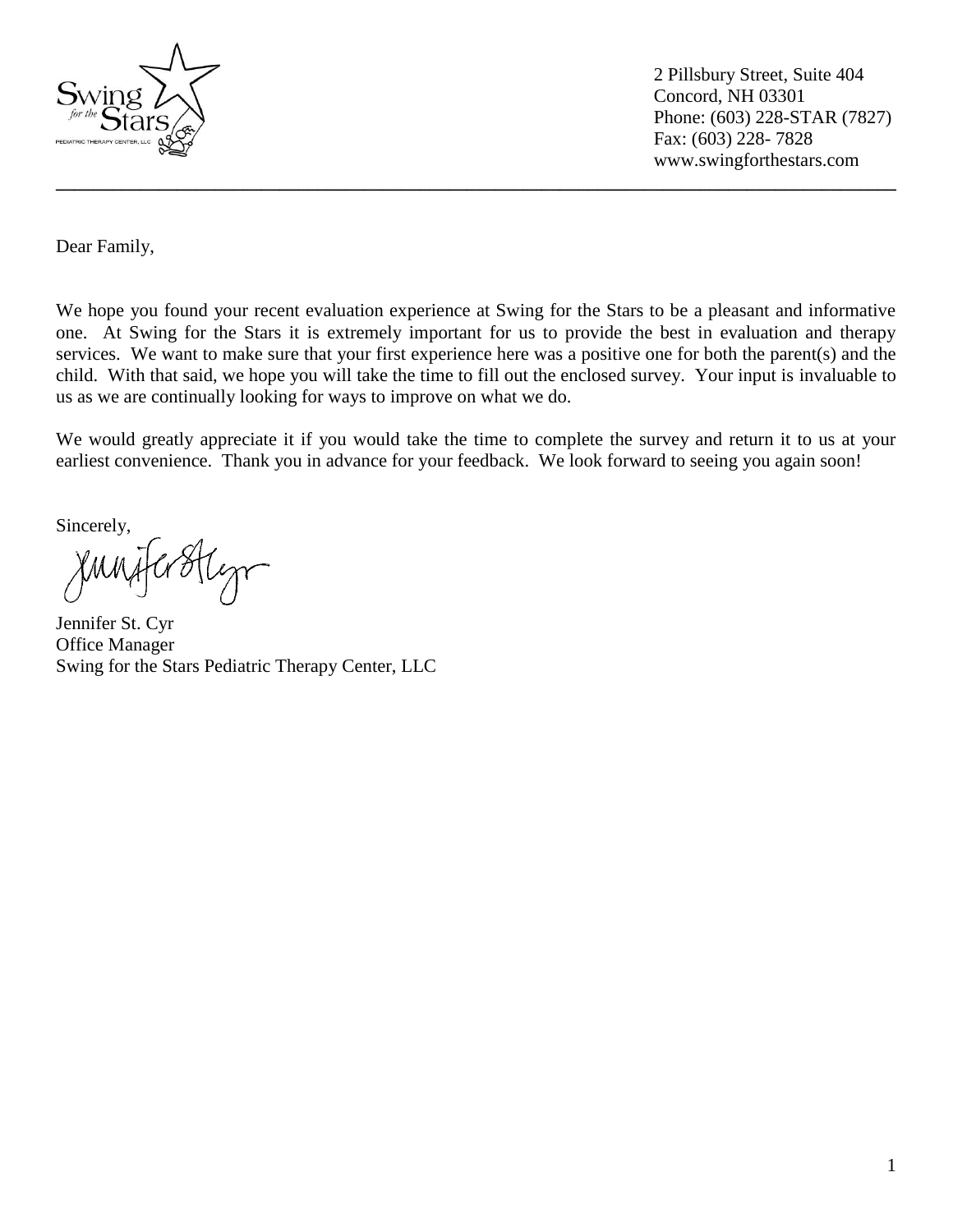

 2 Pillsbury Street, Suite 404 Concord, NH 03301 Phone: (603) 228-STAR (7827) Fax: (603) 228- 7828 [www.swingforthestars.](http://www.swingforthestars/)com

## **EVALUATION SATISFACTION SURVEY**

Swing for the Stars values the opinion and experiences of the families that come through our doors. For that reason, we ask you to please provide us with feedback that we can use to continue to do the best job possible with the families and the client's we work with.

| <b>Evaluating Therapist:</b>                                                                                                         | $OT$ | Speech | $PT$ |
|--------------------------------------------------------------------------------------------------------------------------------------|------|--------|------|
| Based on your recent evaluation experience at Swing for the Stars, please rate the following statements using<br>the provided scale: |      |        |      |

| 4 = Agree Completely | 3 = Agree Somewhat | <b>2= Disagree Somewhat</b> | <b>1= Disagree Completely</b> |
|----------------------|--------------------|-----------------------------|-------------------------------|
|----------------------|--------------------|-----------------------------|-------------------------------|

## **INTAKE / SCHEDULING PROCESS**

| 1. Someone returned my phone call/website submission promptly to<br>complete the intake process                     | NA                                                     |
|---------------------------------------------------------------------------------------------------------------------|--------------------------------------------------------|
| 2. The person completing the intake was friendly and was able to answer my<br>questions                             | $3 \mid$<br> 4 <br>2 <sup>1</sup><br>$NA$  <br>$1\Box$ |
| 3. I was able to get an evaluation time that was convenient for our family and<br>our schedule                      | $3 \vert$<br>$NA$  <br> 4 <br>$\overline{2}$           |
|                                                                                                                     |                                                        |
|                                                                                                                     |                                                        |
|                                                                                                                     |                                                        |
|                                                                                                                     |                                                        |
| <b>EVALUATION EXPERIENCE</b>                                                                                        |                                                        |
| 1. The evaluating therapist was warm and friendly to me and my child and<br>made us feel comfortable                | 3 <br>$\overline{2}$<br>NA <br>41 L                    |
| 2. The evaluating therapist was able to answer all my questions and/or<br>concerns in a way that was understandable | 3 <sup>1</sup><br>$\overline{2}$<br>$NA$   <br>11      |

| 4. I feel like my concerns were heard and that the evaluation was able to shed $4\Box$ 3 $\Box$ 2 $\Box$ 1 $\Box$ NA |  |  |  |
|----------------------------------------------------------------------------------------------------------------------|--|--|--|
| light on my concerns                                                                                                 |  |  |  |